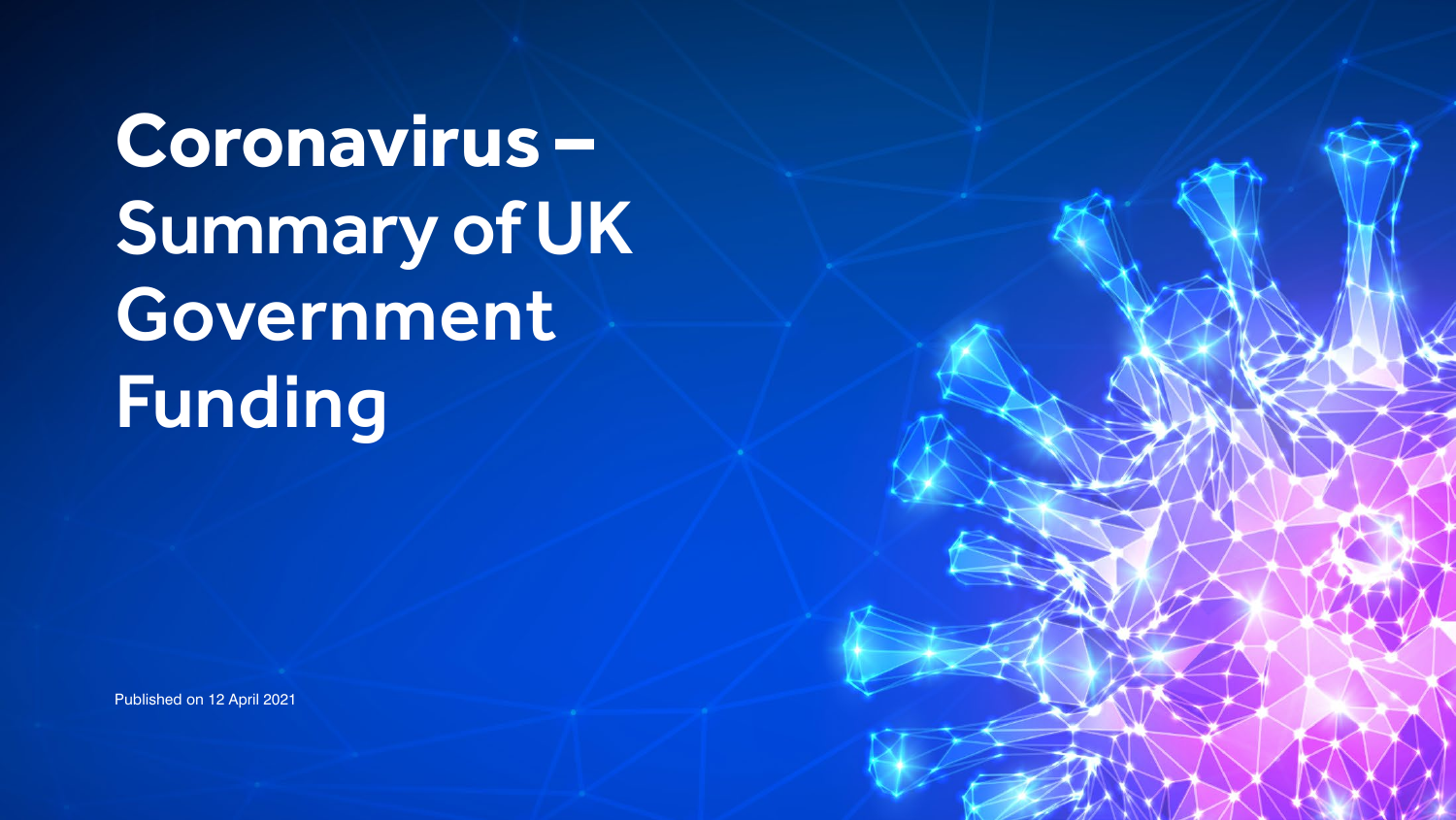| <b>Scheme name</b>                                    | Who it's for                                                                                                                                                                                                                                                                                                                                         | <b>Details</b>                                                                                                                                                                                                                                                                                                                                     | <b>Application process</b>                                                                                                                                                                                                                                                                                                                                     | <b>Website link</b> |
|-------------------------------------------------------|------------------------------------------------------------------------------------------------------------------------------------------------------------------------------------------------------------------------------------------------------------------------------------------------------------------------------------------------------|----------------------------------------------------------------------------------------------------------------------------------------------------------------------------------------------------------------------------------------------------------------------------------------------------------------------------------------------------|----------------------------------------------------------------------------------------------------------------------------------------------------------------------------------------------------------------------------------------------------------------------------------------------------------------------------------------------------------------|---------------------|
| Time to<br>Pay (TTP)<br><b>Arrangements</b>           | Available to any business, providing they can show that<br>all other avenues for financing have been exhausted.                                                                                                                                                                                                                                      | Although TTP is not a new concept, HMRC is providing<br>additional capacity to deal with enquiries to its helpline.<br>Under the TTP arrangement, your business may be<br>able to defer VAT, Corporation Tax, Income Tax, and<br>payroll-related tax bills.<br>HMRC would then agree arrangements for the tax<br>debt to be repaid in instalments. | Contact HMRC's helpline:<br>0800 024 1222.<br>If the sum to be deferred<br>is less than £750,000 HMRC<br>aims to deal with requests in<br>under an hour although larger<br>sums may take longer.<br>It is important to know<br>that, as a director, you will<br>be expected to confirm in<br>writing that you will ensure the<br>instalments are paid on time. |                     |
| <b>The Additional</b><br><b>Restrictions</b><br>Grant | Business in England that are not eligible for other grant<br>funding because they do not pay business rates or are<br>not the ratepayer, as well as businesses affected by<br>Coronavirus but that do not have to close and those<br>in receipt of grants through LRSG (Closed) where the<br>local authority determines a larger grant is warranted. | Funding has been provided to local authorities<br>to provide funding on a discretionary basis.                                                                                                                                                                                                                                                     | Grants will be distributed<br>by local authorities, which<br>will need to establish<br>application processes.                                                                                                                                                                                                                                                  |                     |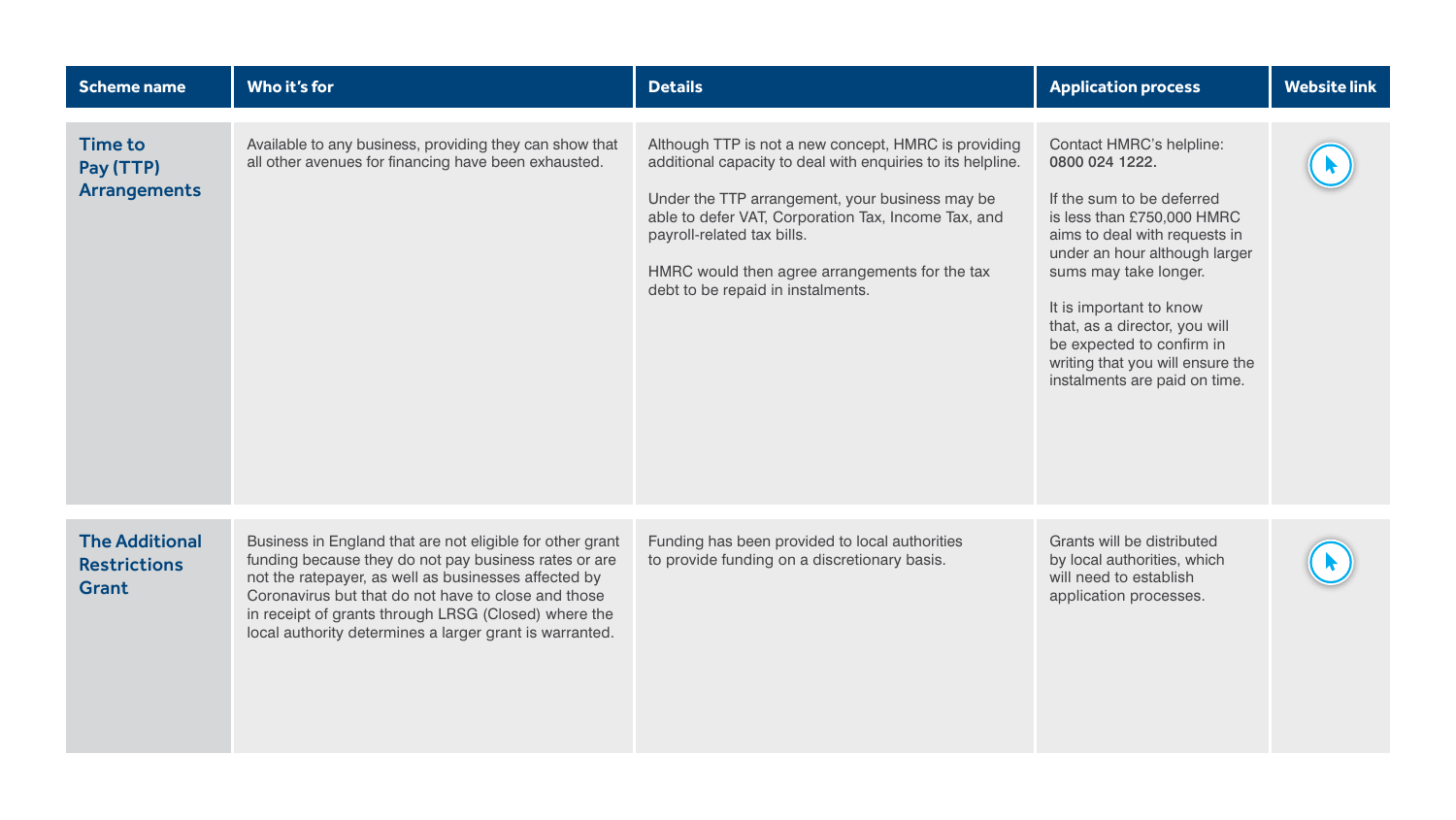| <b>Scheme name</b>  | Who it's for                                               | <b>Details</b>                                                                                                                                                                                                                                                                                                                                                                                                                                                                                                                                                                                                                                                                                                                                                                                                   | <b>Application process</b>                                                                                                                                                                                                                                                                                                                                                                                                                                                                                                                                                                                                                                                    | <b>Website link</b> |
|---------------------|------------------------------------------------------------|------------------------------------------------------------------------------------------------------------------------------------------------------------------------------------------------------------------------------------------------------------------------------------------------------------------------------------------------------------------------------------------------------------------------------------------------------------------------------------------------------------------------------------------------------------------------------------------------------------------------------------------------------------------------------------------------------------------------------------------------------------------------------------------------------------------|-------------------------------------------------------------------------------------------------------------------------------------------------------------------------------------------------------------------------------------------------------------------------------------------------------------------------------------------------------------------------------------------------------------------------------------------------------------------------------------------------------------------------------------------------------------------------------------------------------------------------------------------------------------------------------|---------------------|
| <b>Rates Relief</b> | Businesses in the retail, hospitality and leisure sectors. | Allows for a 100 per cent business rates discount for<br>all businesses in these sectors.<br>Unoccupied properties where they become vacant<br>in the next 12 months will be charged 100 per cent full<br>rate after three months of void rate holiday following<br>vacation, this will continue to apply unless the rules<br>are amended.<br>Properties which have had to close temporarily due to<br>the Coronavirus measures will be treated as occupied.<br>The relief applies from 1 April 2020 until 30 June 2021.<br>This will be followed by 66 per cent business rates<br>relief for the period from 1 July 2021 to 31 March 2022,<br>capped at £2 million per business for properties that<br>were required to be closed on 5 January 2021, or<br>£105,000 per business for other eligible properties. | The Ministry of Housing,<br>Communities and Local<br>Government has issued a<br>quidance note to all local<br>authorities on this discount,<br>clarifying which properties<br>are eligible.<br>This list includes:<br>• Shops<br>• Cinemas<br>• Restaurants<br>• Gyms<br>• Music venues<br>• Estate agents<br>• Letting agencies<br>• Small hotels<br>$-B&Bs$<br>• Guest houses<br>• Sports clubs<br>• Night clubs<br>• Bingo halls<br>• Nurseries<br>Local Billing Authorities will<br>administer the application<br>process and they should<br>already have knowledge of<br>which properties are eligible,<br>so it would be best to contact<br>them in the first instance. |                     |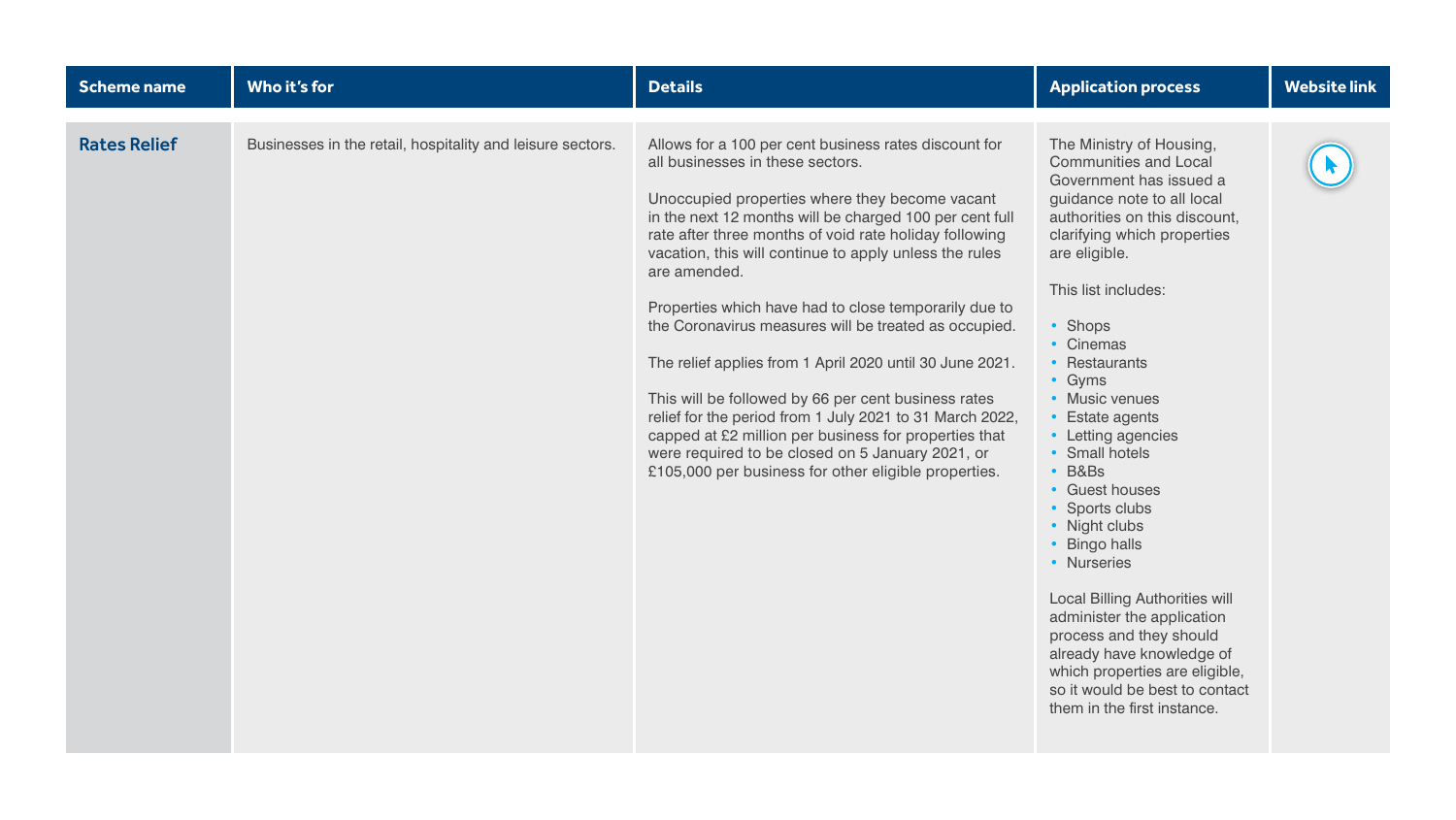| <b>Scheme name</b>                                                                | Who it's for                                                                                                                                                                                                                                                                                                                                                                                                                              | <b>Details</b>                                                                                                                                                                                                                                                                                                                                                                                                                                                                            | <b>Application process</b>                                                                                                                                                                                                                                                                                                                                                                                                                                                                                                                                                                                                                                                           | <b>Website link</b> |
|-----------------------------------------------------------------------------------|-------------------------------------------------------------------------------------------------------------------------------------------------------------------------------------------------------------------------------------------------------------------------------------------------------------------------------------------------------------------------------------------------------------------------------------------|-------------------------------------------------------------------------------------------------------------------------------------------------------------------------------------------------------------------------------------------------------------------------------------------------------------------------------------------------------------------------------------------------------------------------------------------------------------------------------------------|--------------------------------------------------------------------------------------------------------------------------------------------------------------------------------------------------------------------------------------------------------------------------------------------------------------------------------------------------------------------------------------------------------------------------------------------------------------------------------------------------------------------------------------------------------------------------------------------------------------------------------------------------------------------------------------|---------------------|
| <b>Coronavirus</b><br><b>Statutory Sick</b><br><b>Pay Rebate</b><br><b>Scheme</b> | To be eligible for a repayment of SSP, an employer<br>has to:<br>• be claiming for an employee who is eligible for<br>sick pay due to Coronavirus<br>• have a PAYE payroll scheme that was created<br>and started on or before 28 February 2020<br>• have had fewer than 250 employees on<br>28 February 2020.<br>The scheme covers all types of employment,<br>including agency workers and those on flexible<br>or zero-hour contracts. | Businesses can reclaim up to two weeks of SSP per<br>employee paid to those required to take time off to<br>self-isolate as a result of the Coronavirus outbreak<br>unless the reason for self-isolation is return from<br>overseas travel.<br>SSP will also be payable from day one now for those<br>employees required to self-isolate.<br>Only qualifying employees, whose average weekly<br>earnings are above £118 are entitled to SSP. SSP is<br>paid at a rate of £95.85 per week. | Employers can now submit<br>claims using HMRC's<br>online portal at: www.gov.<br>uk/quidance/claim-back-<br>statutory-sick-pay-paid-to-<br>your-employees-due-to-<br>coronavirus-covid-19.<br>Employers must keep<br>a record of:<br>• the reason why an<br>employee could not work;<br>• details of each period when<br>an employee could not<br>work, including start and<br>end dates:<br>• details of the SSP qualifying<br>days when an employee<br>could not work: and<br>• National Insurance<br>numbers of all employees<br>who have received SSP as<br>a result of Coronavirus.<br>Businesses must keep these<br>records for at least three years<br>following their claim. |                     |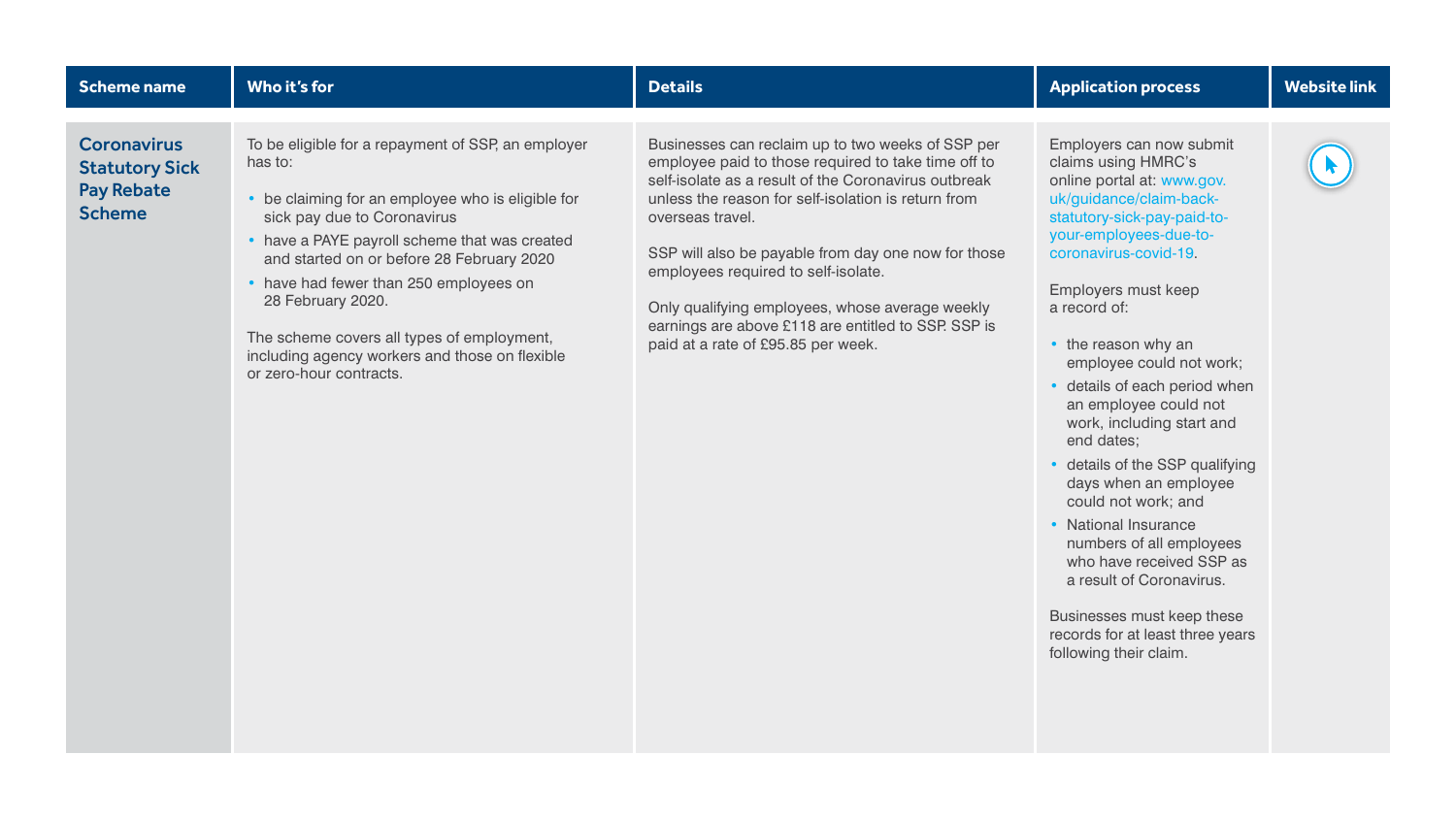| <b>Scheme name</b>                                                                     | Who it's for                                                                                                                                                                                                                                                                                                                                                                                                                                                                                                                                                                                                                                                                                                                                                                                                                                                                                                                                                                                                                                                                                                                                                                                                                                                                                                                                                      | <b>Details</b>                                                                                                                                                                                                                                                                                                                                                                                                                                                                                                                                                                                                                                                                                                                                                                                                                                                                                                                                                                                                                                                                                                                                                                                                                                                                                                                                                                                                | <b>Application process</b>                                                                                                                                                                                                                                                                                                                                                                                        | <b>Website link</b> |
|----------------------------------------------------------------------------------------|-------------------------------------------------------------------------------------------------------------------------------------------------------------------------------------------------------------------------------------------------------------------------------------------------------------------------------------------------------------------------------------------------------------------------------------------------------------------------------------------------------------------------------------------------------------------------------------------------------------------------------------------------------------------------------------------------------------------------------------------------------------------------------------------------------------------------------------------------------------------------------------------------------------------------------------------------------------------------------------------------------------------------------------------------------------------------------------------------------------------------------------------------------------------------------------------------------------------------------------------------------------------------------------------------------------------------------------------------------------------|---------------------------------------------------------------------------------------------------------------------------------------------------------------------------------------------------------------------------------------------------------------------------------------------------------------------------------------------------------------------------------------------------------------------------------------------------------------------------------------------------------------------------------------------------------------------------------------------------------------------------------------------------------------------------------------------------------------------------------------------------------------------------------------------------------------------------------------------------------------------------------------------------------------------------------------------------------------------------------------------------------------------------------------------------------------------------------------------------------------------------------------------------------------------------------------------------------------------------------------------------------------------------------------------------------------------------------------------------------------------------------------------------------------|-------------------------------------------------------------------------------------------------------------------------------------------------------------------------------------------------------------------------------------------------------------------------------------------------------------------------------------------------------------------------------------------------------------------|---------------------|
| <b>Coronavirus</b><br><b>Job Retention</b><br><b>Scheme (CJRS)</b><br><b>Extension</b> | All UK employers with a PAYE payroll scheme started<br>on or before 30 October 2020, which are enrolled for<br>PAYE online and have a UK bank account.<br>For periods from 1 November 2020 to 30 April 2021,<br>you can claim for employees who were employed on<br>30 October 2020, as long as you have made a PAYE<br>RTI submission to HMRC between the 20 March 2020<br>and 30 October 2020, notifying a payment of earnings<br>for that employee. This may differ where you have<br>made employees redundant, or they stopped working<br>for you on or after 23 September 2020 and you have<br>subsequently re-employed them. You do not need to<br>have previously claimed for an employee before the<br>30 October 2020 to claim.<br>For periods starting on or after 1 May 2021, you<br>can claim for employees who were employed on<br>2 March 2021, as long as you have made a PAYE Real<br>Time Information (RTI) submission to HMRC between<br>20 March 2020 and 2 March 2021, notifying a payment<br>of earnings for that employee. You do not need to<br>have previously claimed for an employee before the<br>2 March 2021 to claim for periods starting on or after<br>1 May 2021.<br>Since 1 December 2020, employers can no longer<br>claim for employees serving statutory notice periods,<br>including redundancy, retirement or resignation. | The scheme is now due to close on 30 September 2021.<br>The extension of the CJRS will see 80 per cent of<br>furloughed workers' usual wages up to a cap of £2,500<br>per month per employee covered up until 30 January.<br>From 1 July 2021, the amount contributed by the<br>Government will be reduced to 70 per cent of a<br>furloughed workers' usual wages up to a cap of<br>£2,187.50. Employers will be expected to pay the<br>remaining 10 per cent so that workers continue to<br>receive 80 per cent of their regular wage.<br>From 1 August until the scheme ends in September<br>the Government contribution will be 60 per cent of a<br>worker's regular wage, capped at £1,875. Employers<br>will be expected to contribute the remaining 20 per cent.<br>Employers must continue to pay the associated<br>National Insurance (NI) and pension contributions<br>until the scheme closes.<br>Furloughed employees can work reduced hours<br>under the terms of the extended scheme, with<br>employers able to claim grants in respect of their<br>usual hours not worked.<br>HMRC now publishes details online of claims from<br>December 2020 onwards, including employer names,<br>company reference numbers (if applicable) and an<br>indication of the amount claimed. The only exemption<br>to this is where the publication of claim information<br>would risk violence or intimidation. | The Scheme is administered<br>by HMRC.<br>Employers need to:<br>Designate affected<br>employees as 'furloughed<br>workers'.<br>• Calculate the value of<br>their claim in accordance<br>with the quidance and<br>the current stage of the<br>scheme, before submitting<br>claims through the online<br>portal here: www.gov.uk/<br>guidance/claim-for-wages-<br>through-the-coronavirus-<br>job-retention-scheme. |                     |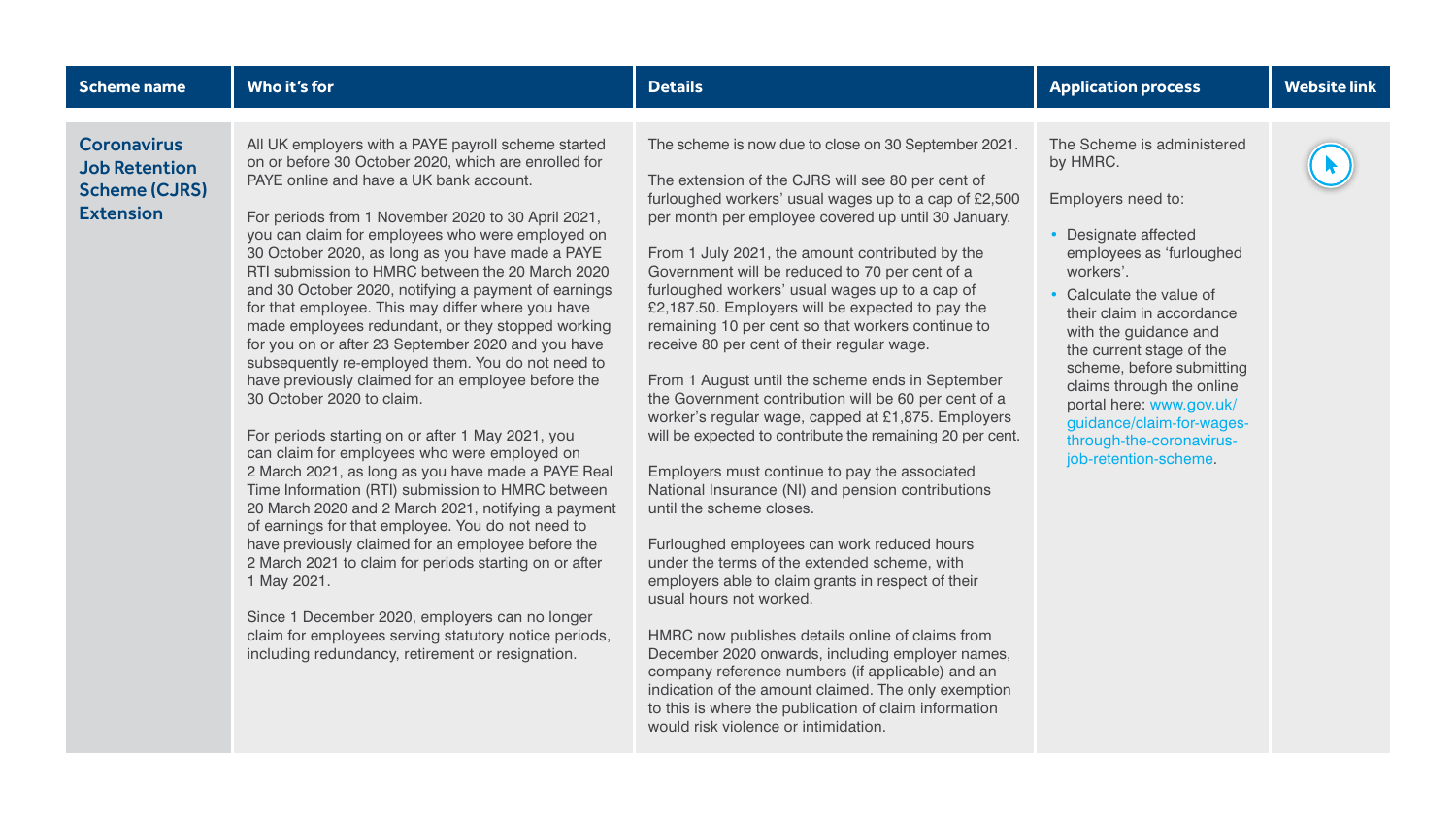| <b>Scheme name</b>                                                                                                     | Who it's for                                                                                                                            | <b>Details</b>                                                                                                                                                                                                                                                                                                                                                                                                                                                                                                                                                                     | <b>Application process</b>                                                                                                                                                                                                                                 | <b>Website link</b> |
|------------------------------------------------------------------------------------------------------------------------|-----------------------------------------------------------------------------------------------------------------------------------------|------------------------------------------------------------------------------------------------------------------------------------------------------------------------------------------------------------------------------------------------------------------------------------------------------------------------------------------------------------------------------------------------------------------------------------------------------------------------------------------------------------------------------------------------------------------------------------|------------------------------------------------------------------------------------------------------------------------------------------------------------------------------------------------------------------------------------------------------------|---------------------|
| <b>Temporary</b><br>reduced rate of<br><b>VAT</b> for certain<br>services in the<br>hospitality and<br>tourism sectors | VAT-registered businesses providing certain supplies<br>relating to hospitality, accommodation, or admission<br>to certain attractions. | Eligible supplies are subject to a lower five per cent<br>rate of VAT from 15 July until 30 September 2021.<br>A new 12.5% rate will then be introduced for<br>six months to 31 March 2022 to help businesses<br>transition back to the standard rate from 1 April 2022.                                                                                                                                                                                                                                                                                                           | VAT-registered businesses<br>providing eligible supplies<br>can use the scheme by<br>accounting for the lower rate<br>of VAT in their VAT returns.<br>Certain percentages have<br>also been amended for small<br>businesses using the Flat<br>Rate Scheme. |                     |
| <b>Deferring VAT</b><br><b>Payments</b>                                                                                | All UK businesses.                                                                                                                      | The Government supported businesses by deferring<br>VAT payments for three months, from 20 March 2020<br>until 30 June 2020.<br>Businesses did not need to make a VAT payment<br>during this period.<br>Taxpayers originally had until 31 March 2021<br>to pay any liabilities that accumulated during this<br>period. However, at his Winter Economy Statement<br>on 24 September 2020, the Chancellor announced the<br>option for businesses to opt-in to pay the deferred VAT<br>in 11 equal interest-free instalments in the 2021-22 tax<br>year (see New VAT Payment Scheme). | Businesses will need to<br>opt-in to benefit from the<br>option of making payments<br>in instalments over the<br>2021-22 tax year.<br>Opting in will be via an<br>online portal which should<br>be available in early 2021 -<br>see weblink for updates.   |                     |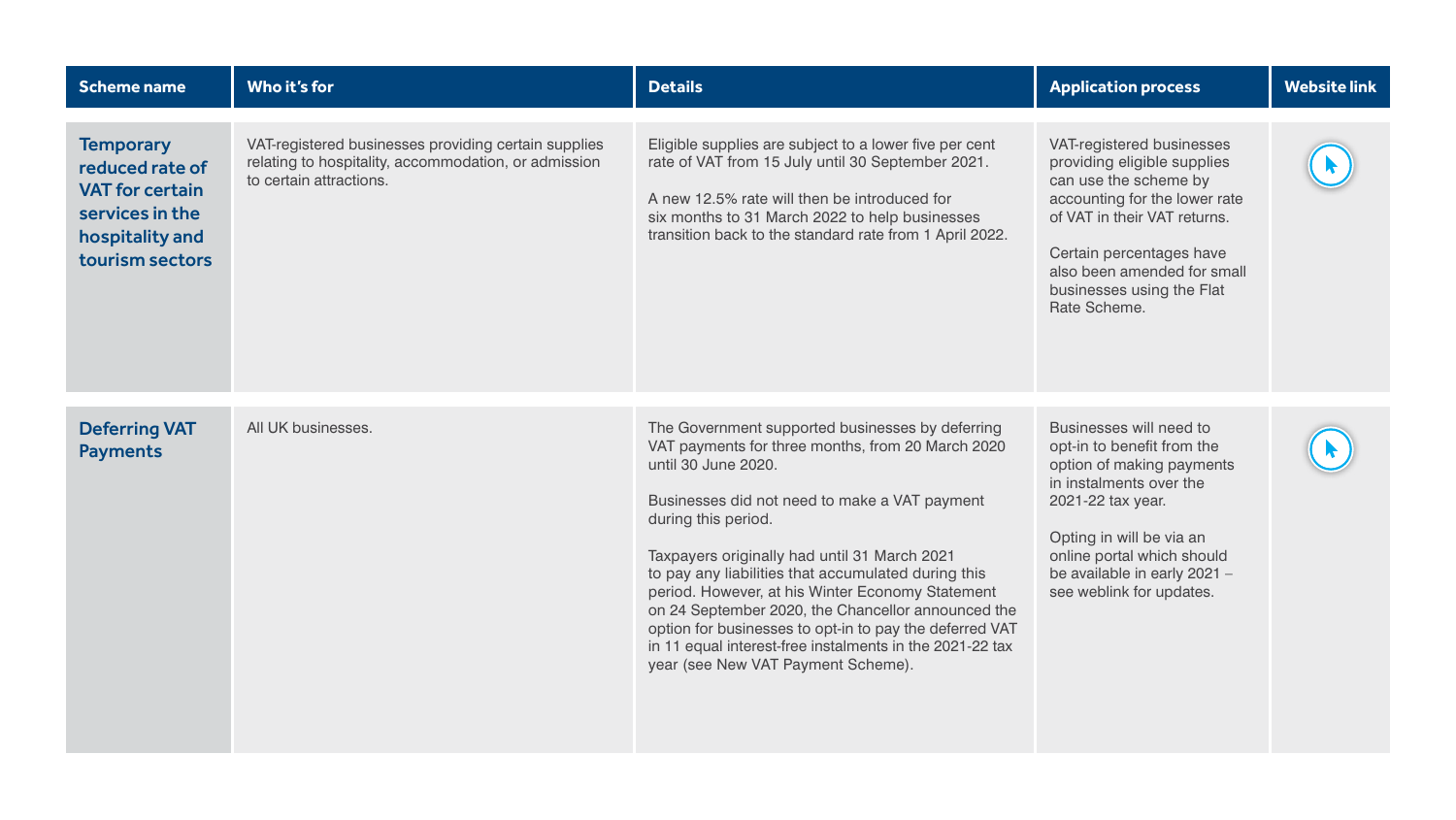| <b>Scheme name</b>                                         | Who it's for                                                                                                         | <b>Details</b>                                                                                                                                                                                                                                                                           | <b>Application process</b>                                                                                                                                                                                                                                                                                                                                                                                                                                                                                                                                                                                                                                                             | <b>Website link</b> |
|------------------------------------------------------------|----------------------------------------------------------------------------------------------------------------------|------------------------------------------------------------------------------------------------------------------------------------------------------------------------------------------------------------------------------------------------------------------------------------------|----------------------------------------------------------------------------------------------------------------------------------------------------------------------------------------------------------------------------------------------------------------------------------------------------------------------------------------------------------------------------------------------------------------------------------------------------------------------------------------------------------------------------------------------------------------------------------------------------------------------------------------------------------------------------------------|---------------------|
| <b>VAT Deferral</b><br><b>New Payment</b><br><b>Scheme</b> | All UK businesses who deferred VAT payments<br>between March and June 2020 under the VAT<br>Payment Deferral Scheme. | The VAT deferral new payment scheme is open from<br>23 February 2021 up to and including 21 June 2021.<br>The new scheme lets a business pay deferred VAT<br>in equal instalments, interest-free and choose the<br>number of instalments, from 2 to 11 (depending<br>on when they join). | Before joining, a business<br>must:<br>• Create a Government<br>Gateway account<br>• Submit any outstanding<br>VAT returns from the last<br>four years<br>• Correct errors on VAT<br>returns as soon as possible<br>• Make sure they know how<br>much they owe, including<br>the amount originally<br>deferred and how much<br>has already paid<br>To use the online service,<br>a business must:<br>• Join the scheme itself -<br>agents can't help<br>• Have deferred VAT to pay<br>• Be up to date with their<br>VAT returns<br>• Join by 21 June 2021<br>• Pay the first instalment<br>when they join<br>• Pay instalments by<br><b>Direct Debit (alternative</b><br>entry route). |                     |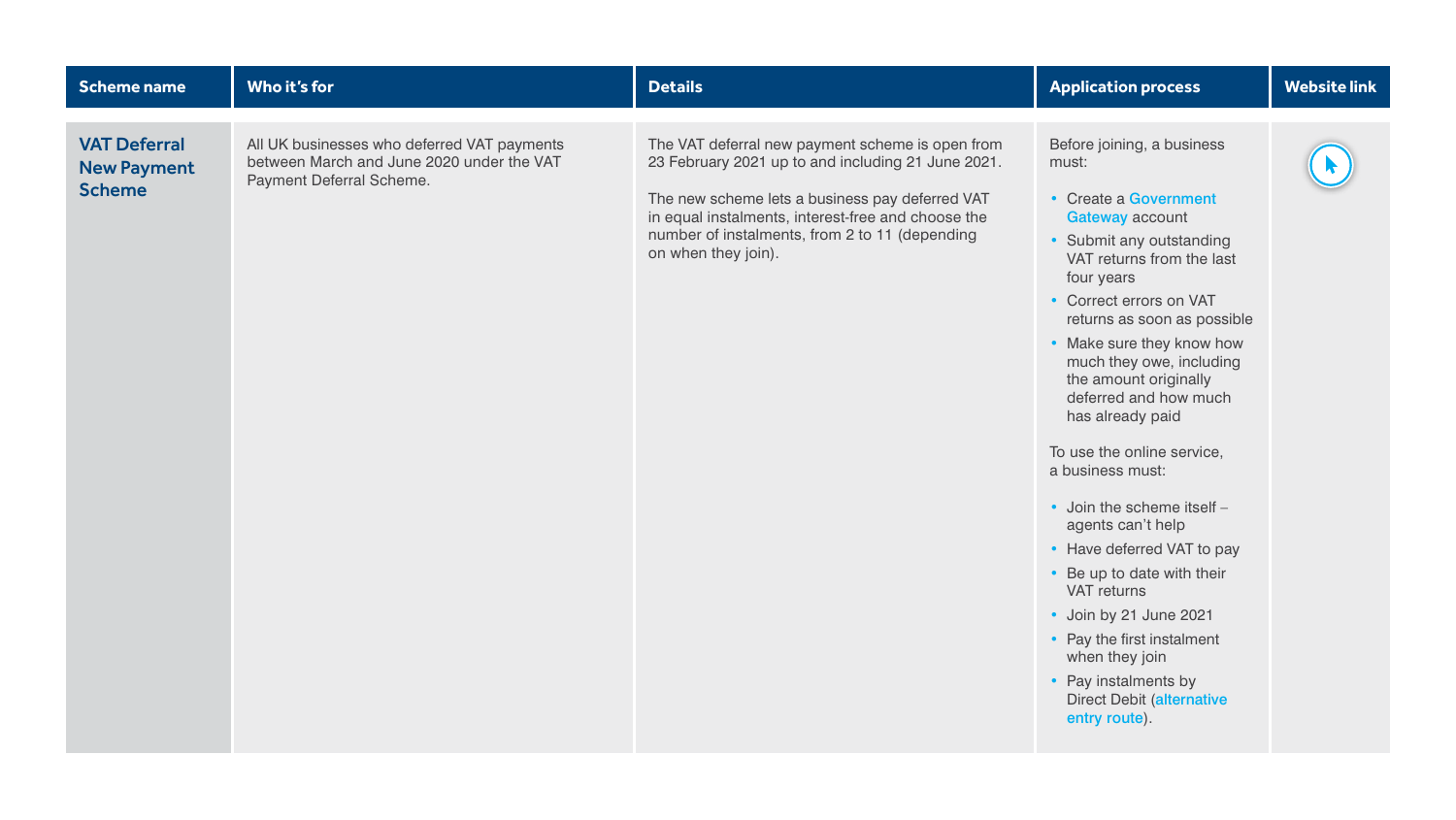| <b>Scheme name</b>                    | Who it's for                                                                                                                                                                                   | <b>Details</b>                                                                                                                                                                                                                                                                                                                                                                                                                                                                      | <b>Application process</b>                                                                                                                                                                                                                                                                                                                                        | <b>Website link</b> |
|---------------------------------------|------------------------------------------------------------------------------------------------------------------------------------------------------------------------------------------------|-------------------------------------------------------------------------------------------------------------------------------------------------------------------------------------------------------------------------------------------------------------------------------------------------------------------------------------------------------------------------------------------------------------------------------------------------------------------------------------|-------------------------------------------------------------------------------------------------------------------------------------------------------------------------------------------------------------------------------------------------------------------------------------------------------------------------------------------------------------------|---------------------|
| <b>Deferring</b><br><b>Income Tax</b> | All taxpayers who were due to pay their second Self-<br>Assessment payment on account on 31 July 2020,<br>whether or not they are self-employed and who have<br>been affected by the outbreak. | Income Tax Self-Assessment payments due on the<br>31 July 2020 have been automatically deferred until<br>the 31 January 2021.<br>Taxpayers with up to £30,000 of self-assessment<br>liabilities will be able to arrange an additional 12-month<br>repayment plan, meaning the deferred payment will<br>not need to be made in full until January 2022.                                                                                                                              | This was an automatic offer<br>with no applications required.<br>No penalties or interest for<br>late payment will be charged<br>in the deferral period.<br>However, taxpayers wishing<br>to make use of the additional<br>12-month payment plan will<br>need to arrange it through<br>the HMRC self-service<br>Time to Pay facility by<br>calling 0300 200 3822. |                     |
| <b>Universal Credit</b>               | Self-employed and those not eligible for SSP.                                                                                                                                                  | Since 6 April 2020, the requirements of the Minimum<br>Income Floor have been relaxed until the end of April<br>2021. This change applies to all Universal Credit<br>claimants and will last for the duration of the outbreak.<br>This means that those who are self-employed or<br>ineligible for SSP can claim from day one.<br>The amount provided will be based on 'topping up'<br>to minimum wage, but could vary between different<br>claimants based on their circumstances. | New claimants will not need<br>to attend the job centre to<br>demonstrate gainful self-<br>employment.<br>People are being asked to<br>apply online for universal<br>credit by visiting www.gov.uk/<br>apply-universal-credit or by<br>calling the Universal Credit<br>Helpline on 0800 328 5644.                                                                 |                     |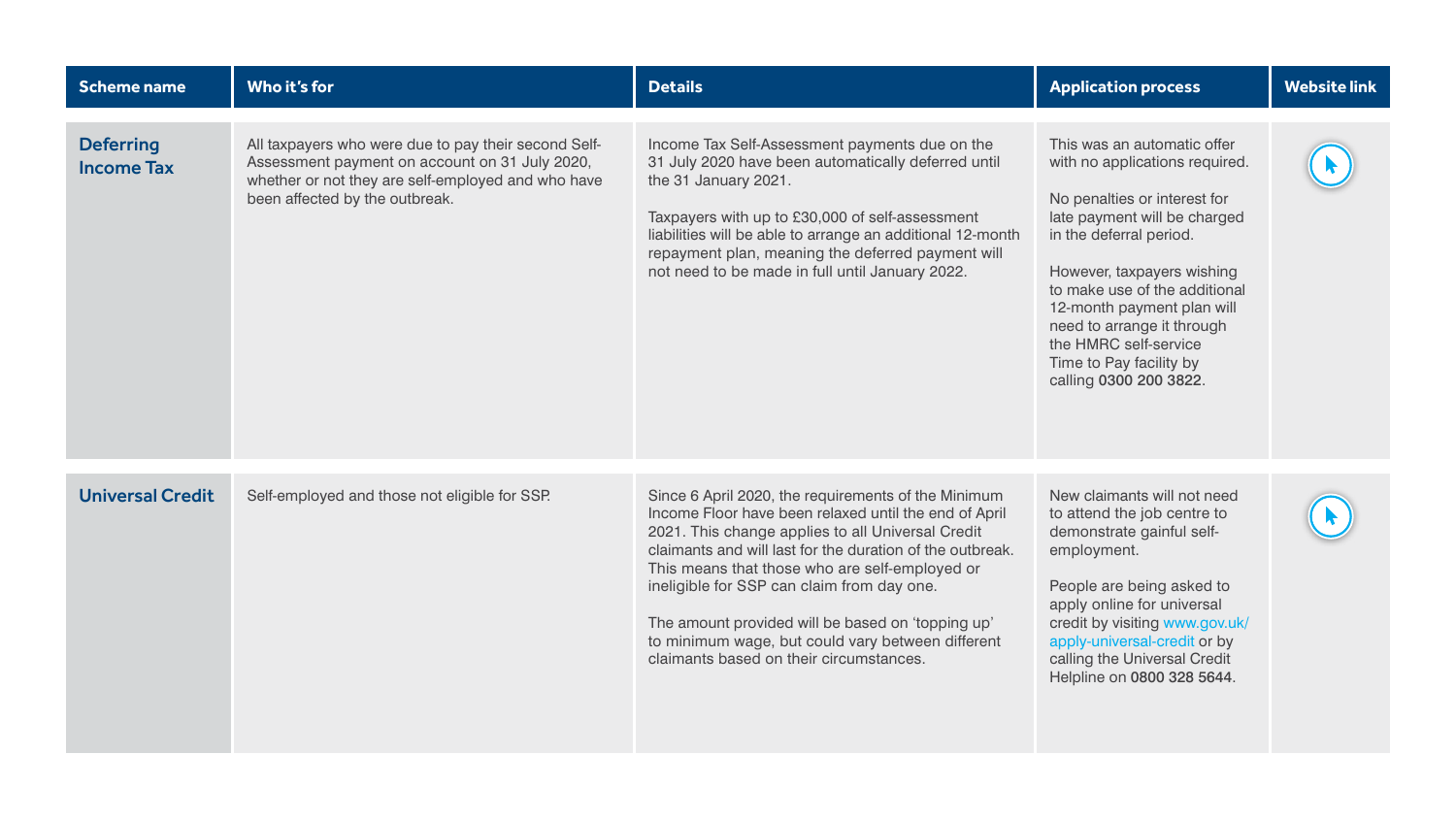| <b>Scheme name</b>                                      | Who it's for                                                                                                                                                                                                                                                                                                                                                              | <b>Details</b>                                                                                                                                                                                                                                                                                                                                                                                                                                                                                                                                                                                                                                                                                                                                                                                                                                                                                                                                                                                                                                                                                                                                                                                                                                                                                                                                                                                                                                                                         | <b>Application process</b>                                                                                        | <b>Website link</b> |
|---------------------------------------------------------|---------------------------------------------------------------------------------------------------------------------------------------------------------------------------------------------------------------------------------------------------------------------------------------------------------------------------------------------------------------------------|----------------------------------------------------------------------------------------------------------------------------------------------------------------------------------------------------------------------------------------------------------------------------------------------------------------------------------------------------------------------------------------------------------------------------------------------------------------------------------------------------------------------------------------------------------------------------------------------------------------------------------------------------------------------------------------------------------------------------------------------------------------------------------------------------------------------------------------------------------------------------------------------------------------------------------------------------------------------------------------------------------------------------------------------------------------------------------------------------------------------------------------------------------------------------------------------------------------------------------------------------------------------------------------------------------------------------------------------------------------------------------------------------------------------------------------------------------------------------------------|-------------------------------------------------------------------------------------------------------------------|---------------------|
| Self-employed<br><b>Income Support</b><br><b>Scheme</b> | Self-employed individuals with trading profits of no<br>more than £50,000, who receive the majority of income<br>from self-employment and who have lost trading profits<br>due to the crisis.<br>They must have submitted a Self-Assessment Tax<br>Return for 2018-19.<br>People who pay themselves a salary and dividends<br>through their own company are not eligible. | The first round of the scheme closed for applications<br>on 13 July 2020 and paid self-employed individuals an<br>amount equivalent to up to 80 per cent of their average<br>monthly trading profits, capped at £2,500, to cover<br>the three months from March 2020. The amount was<br>paid in a single lump-sum based upon tax returns from<br>2016-17, 2017-18 and 2018-19.<br>A second round of funding was launched in August<br>2020, and paid self-employed individuals up to 70 per<br>cent of the average monthly trading profits, capped<br>at £6,570 over three months, but paid in a single<br>instalment.<br>A third round, open for application from 30 November<br>2020 until 29 January 2021, paid up to 80 per cent of<br>average monthly trading profits, capped at £7,500<br>over three months.<br>The scheme has subsequently been extended and<br>two further rounds of funding have been announced.<br>The fourth SEISS grant will be set at 80 per cent of<br>three months' average trading profits, paid out in a<br>single instalment, capped at £7,500.<br>The fourth grant will take into account 2019 to 2020<br>tax returns and will be open to those who became<br>self-employed in tax year 2019 to 2020. The rest<br>of the eligibility criteria remain unchanged.<br>The fifth grant is intended to 'cover' the period from<br>May 2021 to September 2021 and will be calculated<br>based on 80 per cent of three months' average<br>trading profits. | The online claims service<br>for the fourth grant will be<br>available from late April 2021<br>until 31 May 2021. |                     |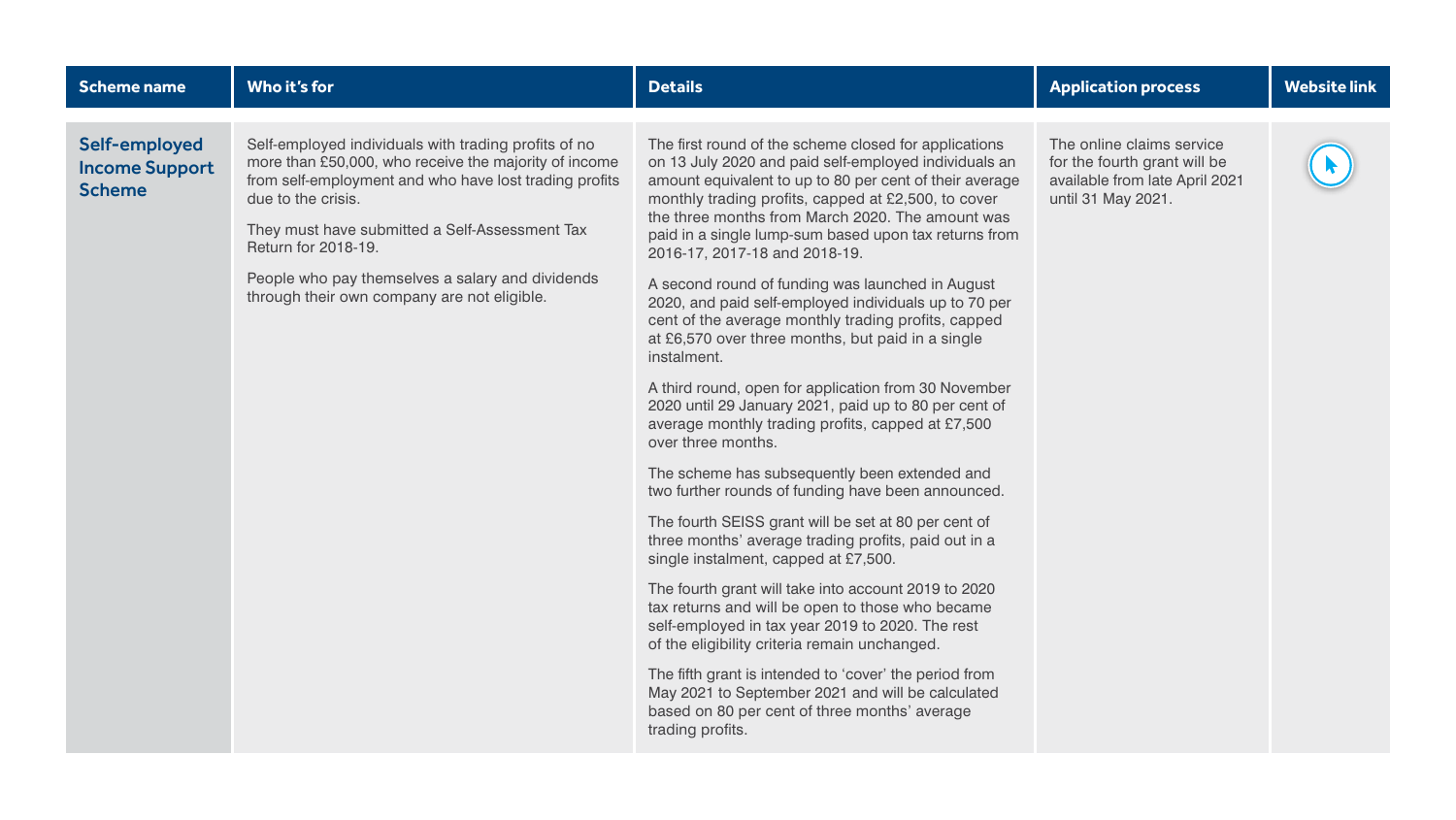| <b>Scheme name</b>                                                                  | Who it's for                                                                                                                                                                                                                                                                                                                                  | <b>Details</b>                                                                                                                                                                                                                                                                                                                                                                                                                                                                                                                                                                                                                                                                                                                                                                      | <b>Application process</b>                                                                                                                                       | <b>Website link</b> |
|-------------------------------------------------------------------------------------|-----------------------------------------------------------------------------------------------------------------------------------------------------------------------------------------------------------------------------------------------------------------------------------------------------------------------------------------------|-------------------------------------------------------------------------------------------------------------------------------------------------------------------------------------------------------------------------------------------------------------------------------------------------------------------------------------------------------------------------------------------------------------------------------------------------------------------------------------------------------------------------------------------------------------------------------------------------------------------------------------------------------------------------------------------------------------------------------------------------------------------------------------|------------------------------------------------------------------------------------------------------------------------------------------------------------------|---------------------|
| <b>Kickstart Jobs</b><br><b>Scheme</b>                                              | Any organisation, regardless of size, as long as it<br>can create 30 job placements on its own, or joins with<br>other employers to make a total of 30 job placements,<br>for young people aged 16 to 24 years old.<br>The roles cannot replace existing or planned<br>vacancies, or cause existing employees or<br>contractors to lose work. | The Kickstart Scheme provides funding to cover<br>100 per cent of the relevant National Minimum<br>Wage for 25 hours a week, plus associated National<br>Insurance and pension contributions, for six-month job<br>placements for young people currently on Universal<br>Credit and at risk of long-term unemployment.<br>Employers will also receive a grant of £1,500 per job<br>placement to cover setup costs, support and training.<br>At the end of a six-month placement, the role can<br>be taken up by a second person.<br>This scheme has been simplified so that any<br>employer can make an application, regardless<br>of the number of roles they intend to create.<br>Employers can spread the start date of the job<br>placements up until the end of December 2021. | Apply for a Kickstart Scheme<br>grant: www.gov.uk/guidance/<br>apply-for-a-kickstart-scheme-<br>grant                                                            |                     |
| <b>Incentive</b><br><b>Payments for</b><br><b>Hiring a New</b><br><b>Apprentice</b> | Employers hiring a new apprentice between<br>1 August 2020 and 30 September 2021, where<br>the apprentice remains in employment for a full<br>year (to receive the full payment).                                                                                                                                                             | The incentive payment provides employers hiring a<br>new apprentice with £2,000 for those aged 16 to 24<br>and £1,500 for those aged over 25, for employees<br>hired between 1 August 2021 and 31 March 2021.<br>Employers will receive £3,000 for new employees<br>of any age who start their apprenticeship from<br>1 April 2021 to 30 September 2021.<br>It is paid in two instalments, with the first half coming<br>90 days after the apprentice starts and the second<br>after a year.<br>The payment is in addition to the £1,000 already<br>paid to employers that hire apprentices.                                                                                                                                                                                        | Employers can apply for<br>the payments through the<br>Apprenticeships Service here:<br>https://accounts.manage-<br>apprenticeships.service.gov.<br>uk/service/. |                     |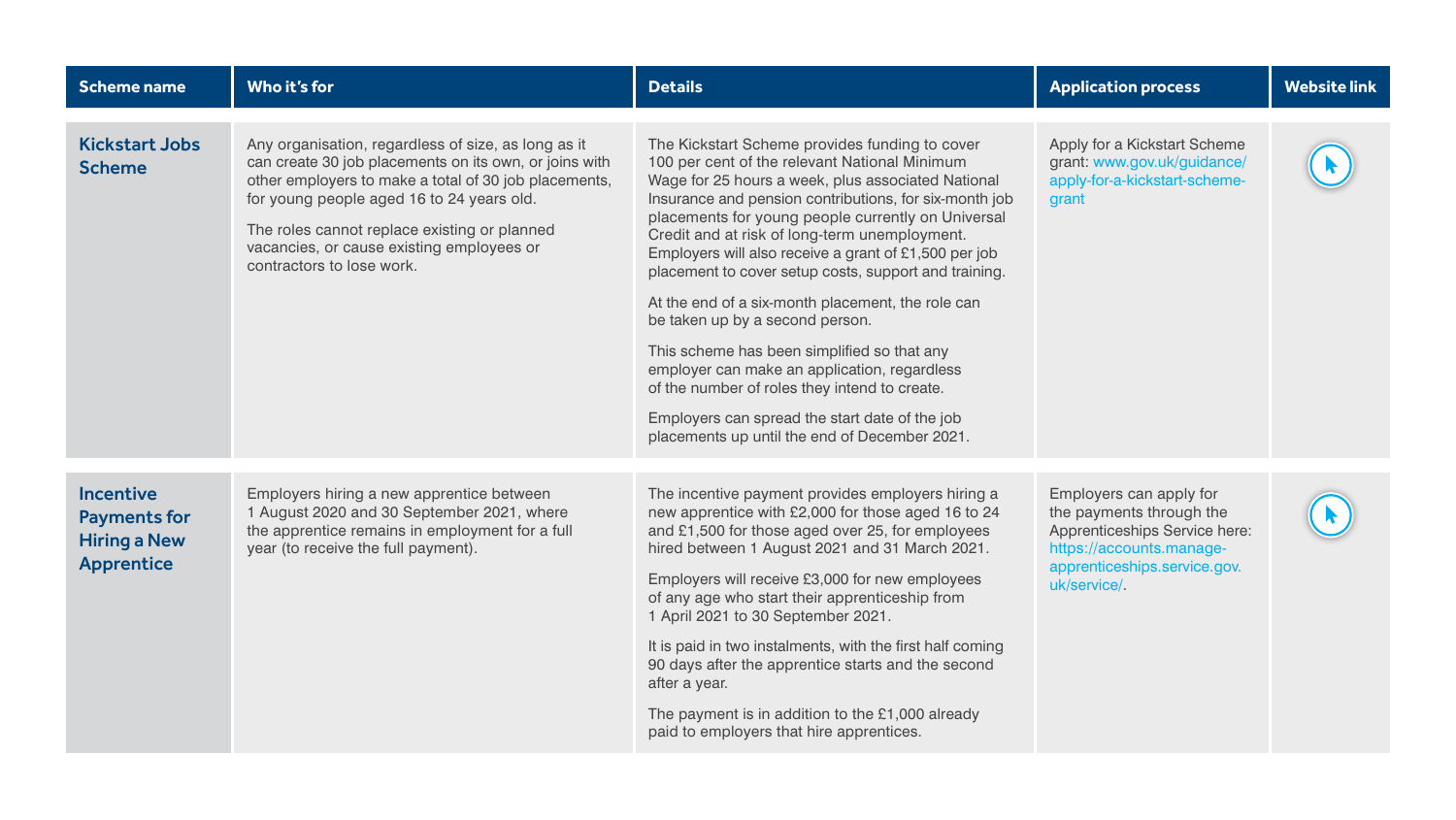| <b>Scheme name</b>                | Who it's for                                               | <b>Details</b>                                                                                                                                                                                                                                                                                                                                                                                                                                                                                                                                                                                                                                                                                                                                                                                                                                                                                                                                | <b>Application process</b>                                                                                                                                                                                                                                                                                               | <b>Website link</b> |
|-----------------------------------|------------------------------------------------------------|-----------------------------------------------------------------------------------------------------------------------------------------------------------------------------------------------------------------------------------------------------------------------------------------------------------------------------------------------------------------------------------------------------------------------------------------------------------------------------------------------------------------------------------------------------------------------------------------------------------------------------------------------------------------------------------------------------------------------------------------------------------------------------------------------------------------------------------------------------------------------------------------------------------------------------------------------|--------------------------------------------------------------------------------------------------------------------------------------------------------------------------------------------------------------------------------------------------------------------------------------------------------------------------|---------------------|
| One-off top-up<br>lockdown grants | Businesses in the retail, hospitality and leisure sectors. | A package of one-off grants worth between £4,000<br>and £9,000 for businesses in the retail, hospitality<br>and leisure sectors, announced in response to the<br>nationwide lockdown in England lasting until at least<br>mid-February 2021.<br>The scheme offers funding based on the rateable<br>value of a closed business's premises:<br>• £4,000 for businesses with a rateable value<br>of £15,000 or less;<br>• £6,000 for businesses with a rateable value<br>of between £15,000 and £51,000; and<br>• £9,000 for businesses with a rateable value<br>of over £51,000.<br>This funding comes in addition to the existing<br>Government business support schemes, including<br>grants of up to £3,000 a month for closed businesses.<br>The Chancellor has also announced a further<br>£594 million for local authorities and the devolved<br>administrations to support businesses that are not<br>otherwise eligible for the scheme. | Businesses will be able to<br>access the scheme through<br>the local authority they pay<br>their business rates to for<br>each premises.<br>If they have premises in<br>more than one local authority<br>area, they will need to make<br>separate applications to<br>each local authority they<br>pay business rates to. |                     |